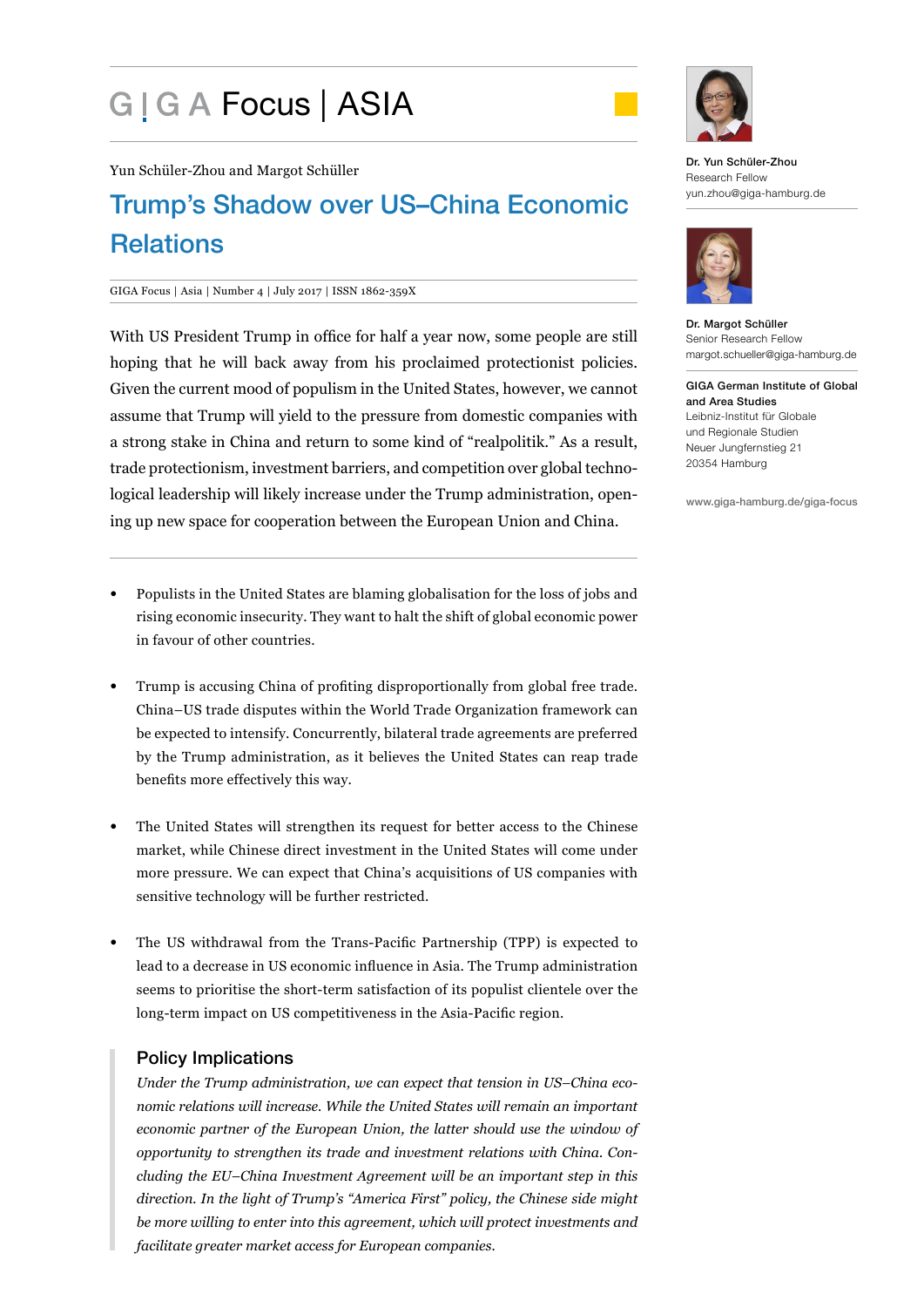### Little Hope for "Realpolitik"

In her testimony before the US Senate Foreign Relations Committee in September 2015, Melanie Hart, director of China Policy at the Center for American Progress, described the US policy towards China as following a multitrack approach. It "enables the United States to push back against problematic actions as needed without curtailing overall US–China cooperation. This is a realpolitik, eyes-wide-open approach to engagement" (Hart 2015). One and a half years later, the new US government clearly favours an "America First" policy approach and seems to be preparing for a trade conflict. Citing President Trump, Secretary of State Rex W. Tillerson underlined in his remarks at the US–China Summit on 6–7 April 2017 that the "chief goal of our trade policies is the prosperity of the American worker. To that end, we will pursue economic engagement with China that prioritises the economic well-being of the American people" (US Department of State 2017).

Despite this tough stance towards China, Chinese media maintained their rather optimistic attitude. Since Trump's election, both official and unofficial Chinese commentaries on the Trump administration's foreign policy have been based on the expectation that the president will take a pragmatic and transactional approach to the Sino–American relationship. When it comes to economic and trade policy, however, the drawbacks of the bilateral relationship are stressed by the Chinese government. Speaking at a press conference on the occasion of the Fifth Session of the 12th National People's Congress on 3 March 2017, Prime Minister Li Keqiang warned that in the case of a trade war between China and the United States, foreigninvested companies, especially US firms, will bear the consequences.

Judging by the "Joint Release: Initial Results of the 100-Day Action Plan of the U.S.–China Comprehensive Economic Dialogue," published on 11 May 2017 by the US Department of Commerce, the results of that action plan are relatively unimpressive. Although the plan covers 10 broad areas, including agricultural trade, financial services, investment, and energy (US Department of Commerce 2017), there are no agreements on larger issues. Critics point out that issues such as China's steel and aluminium overcapacities and its restrictions on technology and unequal treatment vis-à-vis US firms were not touched upon.

Finding a compromise solution for the more sensitive trade and investment issues between China and the United States, however, seems difficult in light of the "America First" policy of President Trump. This populist message, which made his election campaign so successful, was based on the changes in the socio-economic context in the United States. Following Inglehart and Norris (2016), the global rise of populism can be explained by the growing economic inequality caused by a comprehensive transformation of the workforce and by the cultural backlash to a progressive value change. The authors assume that the two sets of changes might have reinforced each other. In the case of the United States, China was blamed for the loss of US jobs and the increase in social insecurity. Halting the shift of global economic power in favour of China was one of Trump's campaign pledges.

That China's competitive pressure on US manufacturing industries played a role in Trump's electoral victory has been shown in various studies of voting patterns in US counties where Chinese imports have risen markedly in the last decade. One of these studies claims that the rising import competition from China contributed to a shift in voting towards candidates representing ideological extremes in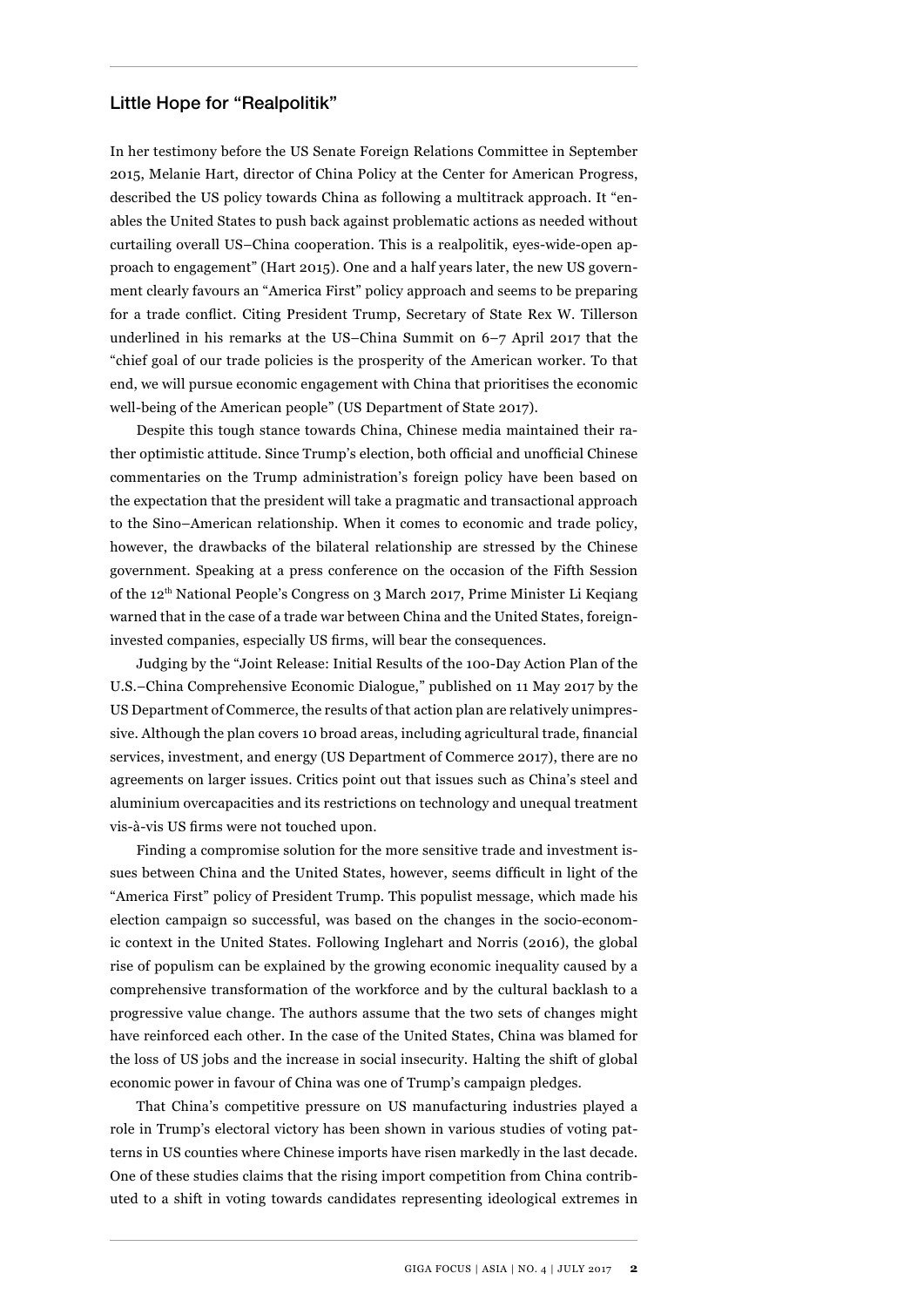those districts, a phenomenon that particularly benefitted Republican candidates (Autor et al. 2016a). The Democrats would have gained a majority of votes in the states of Michigan, Wisconsin, and Pennsylvania if the growth of import competition from China had been only half as large as observed. In contrast, in areas with fewer Chinese imports the "China effect" was marginal.

Against this backdrop, we presume that there is little hope for realpolitik. Due to the changes in the political landscape and the current mood of populism, the Trump administration is going to call into question existing trade relations with its major economic partners, including bilateral, regional, and multilateral trade agreements. China will be the focus of the attempt to redirect trade policies in favour of the US economy. This is the clear message of "The President's 2017 Trade Policy Agenda," introduced in March 2017, which says that "while the current global trading system has been great for China, since the turn of the century it has not generated the same results for the United States" (USTR 2017). In order to deliver substantial improvement to those regions and workers in the United States disfavoured by the increase of globalisation, particularly because of China's import pressure, the current US government will be more assertive and prepared to enforce its "America First" policy.

#### US–China Trade Relations Under Fire

Over the last three decades, US–China trade relations have grown rapidly and become very complex. The countries are now mutually dependent. China is the biggest source of US imports, its third-largest export market, and its second-largest merchandise trading partner. The Chinese market was by far the fastest-growing one for US exports, increasing more than fivefold between 2001 and 2016. Total exports amounted to USD 155.8 billion by 2016. US imports from China grew fourfold during the same period. Starting from a higher baseline, the total imports went up to USD 462.8 billion, resulting in a US trade deficit of USD 347 billion in 2016 (see Table 1). This deficit with China is significantly larger than that with any other US trading partner and has repeatedly been used to criticise China for its unfair trade practices.

|                     | $\bf{80}$<br>ğ | 1990    | 8<br>٥<br>Ñ | 2010     | 2011     | N<br>5<br>Ñ | m<br>201 | 2014     | 2015     | 2016     |
|---------------------|----------------|---------|-------------|----------|----------|-------------|----------|----------|----------|----------|
| <b>US Exports</b>   | 3.8            | 4.8     | 16.3        | 91.9     | 104.1    | 110.5       | 121.7    | 123.6    | 116.1    | 115.8    |
| US Imports          | 1.1            | 15.2    | 100.1       | 365.0    | 399.4    | 425.6       | 440.4    | 468.5    | 483.2    | 462.8    |
| US Trade<br>Balance | $+2.7$         | $-10.4$ | $-83.8$     | $-273.0$ | $-295.3$ | $-315.1$    | $-318.7$ | $-344.9$ | $-367.2$ | $-347.0$ |

**Table 1 US–China Merchandise Trade: 1980– 2016, in billion USD**  *Source: US International Trade Commission (USITC) DataWeb, in: Morrison 2017: 3.*

Critics of this trade deficit point to the bilateral trade structure as a sign of the declining competitiveness of the United States compared to China's rising competitive position. US imports from China mainly consist of industrial products. The top five products are communications equipment, computer equipment, miscellaneous manufactured commodities (such as toys and games), apparel, and semiconductors and other electronic components. Among the imports from China, advanced technology products (ATP) represent a large and growing share. Trade in this category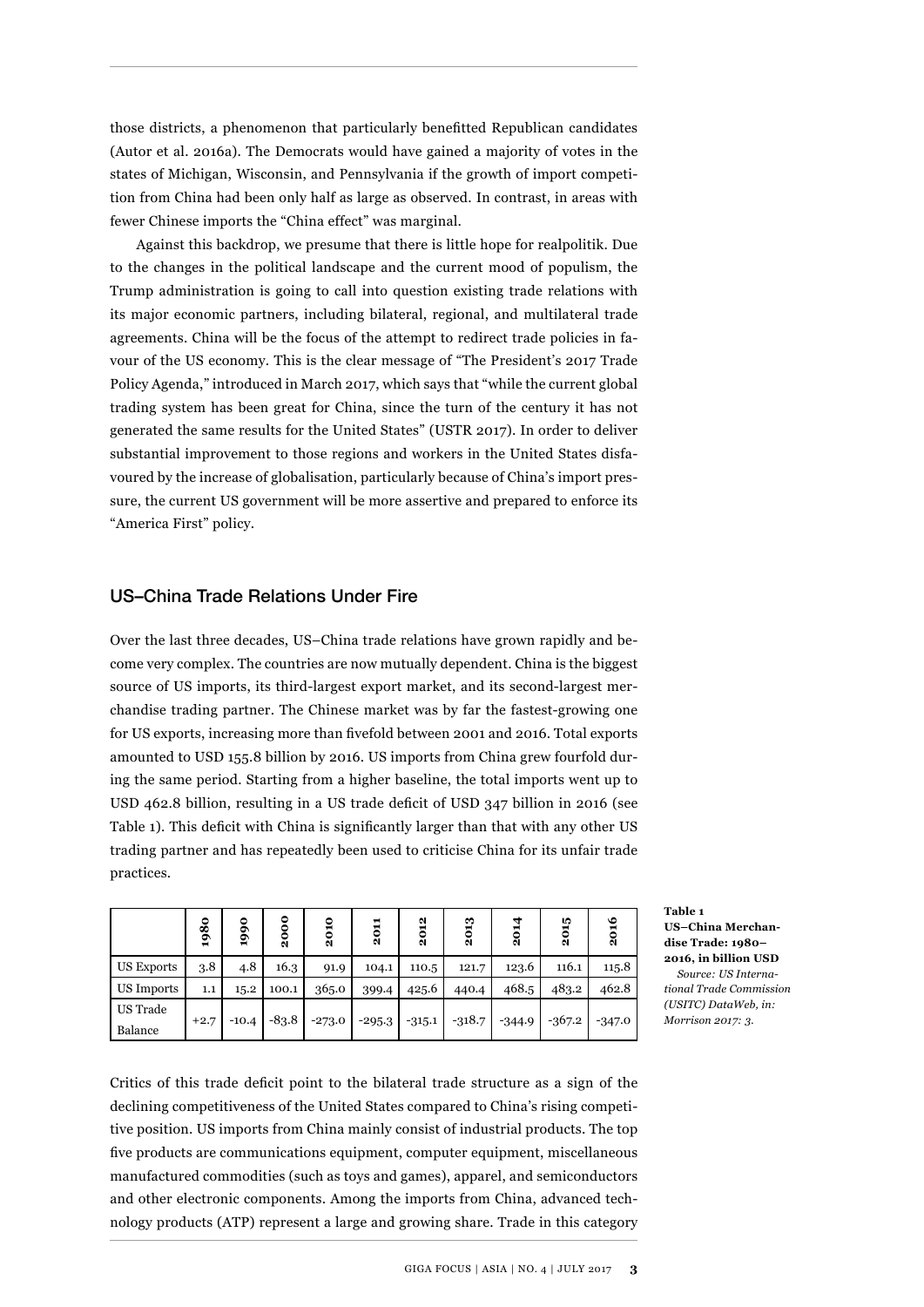increased from USD 21 billion in 2003 to USD 114.2 billion in 2016. Currently, more than one-third of total ATP imports into the United States come from China. Information and communications technology (ICT) products account for the largest share of these imports. By contrast, US agricultural exports occupy a central position in trade with China, which represents the second-largest market for US agricultural exports. In 2016 the value of US exports of oil seeds and grains (mainly soya beans) was higher than the export value of aerospace products (mainly civilian aircraft and parts), which belong to the second-most important product category. Other major US exports to China were motor vehicles, semiconductors and electronic components, and navigational, measuring, medical, and controlling instruments (Morrison 2017: 4, 8–9).

Academic discussion in the United States has partly supported the "2017 Trade Policy Agenda" of the Trump administration by complaining that imports from China have market-distorting effects in the United States. One example is a study by Autor, Dorny, and Hanson (2016), entitled "The China Shock." It shows American workers in regions that were particularly affected by Chinese import competition suffering from unemployment and economic insecurity. These workers rarely found adequate substitutes for job losses; their income generally shrank. They often became ill, had difficulties finding a spouse, and died earlier. Another study (Autor et al. 2016b) found an additional negative impact of the market-distorting imports from China – namely, the reduction of R&D spending by US companies. Not many US firms tried to be more innovative in response to Chinese import penetration. Although the aforementioned studies have been criticised for their methodological limitations, they provided important arguments for the Trump administration to re-evaluate the gains and losses related to liberalised trade.

In the "2017 Trade Policy Agenda," fairness in trade relations plays a crucial role. The goal is to have trade relations that are "freer and fairer for all Americans," promote jobs in the United States, strengthen the national manufacturing base, and expand US agricultural and service-industry exports. The policy agenda stresses that these goals will be better achieved through bilateral rather than multilateral negotiations, including the renegotiation and revision of existing trade agreements. Major areas of concern include restrictions that US industrial and agricultural exports face abroad, unfair advantages through subsidies, theft of trade secrets, and currency manipulation. The "2017 Trade Policy Agenda" singled out China as one of the major sources of the US decline of manufacturing production and jobs and announced its intention to renegotiate trade agreements with China, South Korea, and Mexico. Within the WTO, the Trump administration appears to reinforce the WTO dispute settlement against China's unfair trade practices. However, the administration does not want the multilateral trading system to restrict American sovereignty over its own trade policy. The "2017 Trade Policy Agenda" underlines that if the WTO dispute settlement body rules against the United States, this would "not automatically lead to a change in the US law or practice." Although the US administration has not yet started to employ its new policy agenda, changes could come about quickly. The American trade law provides the president with broad authority to implement trade-related measures such as terminating trade agreements or imposing punitive duties for a period of up to 150 days without involving Congress.

If this should happen, however, the Chinese trade negotiators would certainly retaliate as they have in the past. When former US president Barack Obama an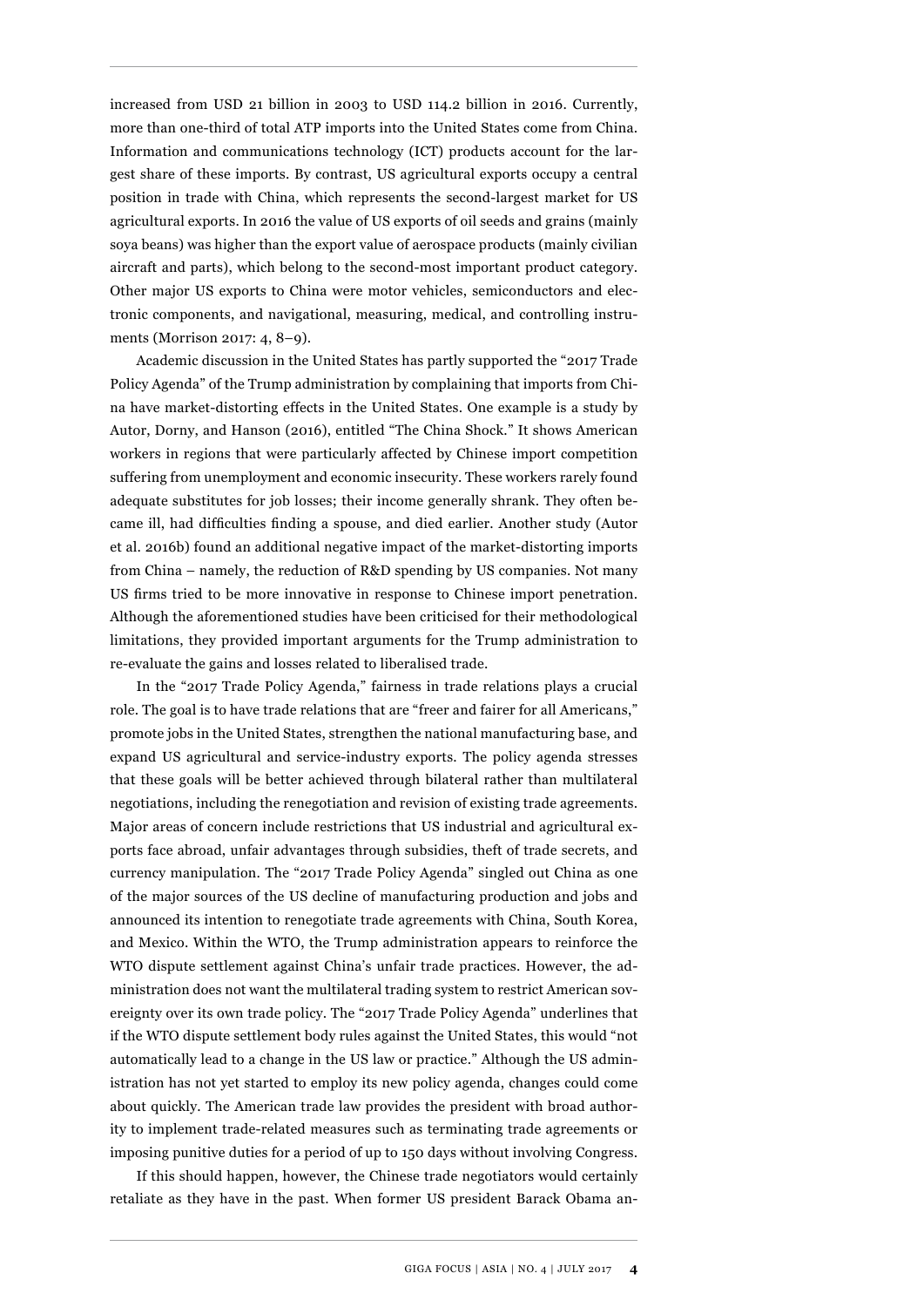nounced new duties on imports of Chinese tires under Section 421 of US trade law, the Chinese authority retaliated within 48 hours by initiating anti-dumping investigations of US cars and poultry. While conflicts within the WTO-sanctioned tit-fortat are not something trade experts are worried about, it is the bypassing of WTO rules that could lead to a trade war between America and China. Should the Trump administration apply punitive tariffs to China, for example, foreign experts expect an immediate retaliation that would be directed at imports of strategic importance for the United States, such as soya beans.

#### Slowdown of US Investments in China

US–China investment relations have been growing rapidly, and so have the discussions over investment restrictions in each other's markets. China's investment in the United States includes the holdings of securities, corporate investment (foreign direct investment, FDI), and other non-bond investments (Morrison 2017: 18). At the end of 2016, China held nearly USD 1.06 trillion in US Treasury securities, making it the second-largest foreign US Treasury securities holder. Following the United States–China Economic and Security Review Commission report, Chinese holdings of US government securities do not constitute a security risk for the United States. When China reduced these holdings recently there was only a limited impact on the US economy.

The fast increase of Chinese investment in the US corporate sector is, however, a subject of greater concern. Based on statistics from the US Bureau of Economic Analysis (BEA), the main US government agency responsible for collecting and reporting data on FDI flows to and from the United States, US companies invested USD 7.3 billion in China in 2015; this was 4.2 per cent less than in 2014. China was the tenth-largest destination of US FDI outflows. At the same time, Chinese FDI flows to the United States are rapidly catching up and accounted for USD 5.1 billion in 2015, an increase of 155.2 per cent over 2014. China was the twelfthlargest source of US FDI inflows in 2015 (Morrison 2017: 21). The stock of US FDI in China (accumulated investment) is much higher than vice versa, since China's outward direct investment is a relatively new phenomenon. Estimates on Chinese FDI stocks in the United States vary greatly across different agencies. Data on Chinese investment stocks published by the Rhodium Group, a private consulting firm, are significantly higher than BEA estimates, but point to similar trends in US–China investment relations. While Chinese corporate investment in the United States has been growing strongly since the financial crisis, US FDI in China remains below 2008 levels.

The US government ascribes the stagnant investment level to restrictions on market access in China. Many US business groups believe there has been an uptick in protectionism in China. According to a survey by the US–China Business Council (USCBC) in 2016, the main reason that companies reduced or halted planned investment in China in the past year was the perception of increasing restrictions on market access. The China business-climate survey conducted by the American Chamber of Commerce in China (2016) found that 16 per cent of the survey respondents, especially those in the technology and R&D-intensive sectors and services, saw market-access barriers or government policies that disadvantage foreign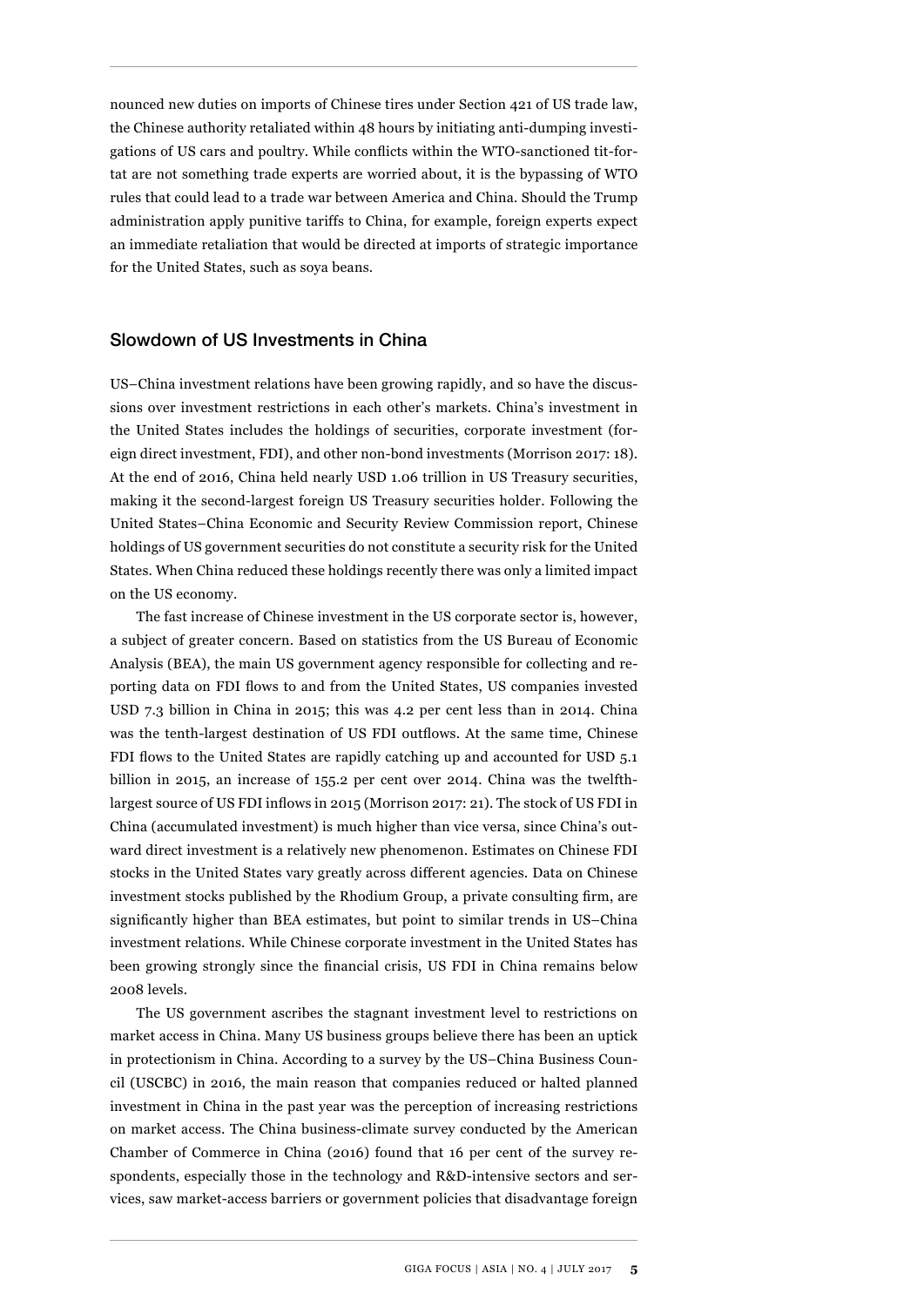companies as being the primary reason for a decline of their investment in China. More than three-quarters (77 per cent) of the respondents perceived foreign businesses in China as being less welcome than before. Compared to the 2013 survey, in which the corresponding share was 41 per cent, the perception of the respondents became significantly more negative. A large majority of companies expected that the US–China bilateral investment treaty (BIT), which has been under discussion since 2008, would improve the situation. US industry hopes that the BIT will lead to more transparency, predictability, and a level playing field with domestic Chinese companies, and that it will limit the use of industrial policies that created marketaccess barriers for foreign companies.

There is also growing concern that China's programmes for the promotion of indigenous innovation will discriminate against American companies in China. To reduce the country's dependence on foreign technology and transform China from a global centre of low-tech manufacturing into a major centre of innovation, the Chinese government introduced its Made in China 2025 programme in 2015. This programme can be regarded as a continuation of the National Medium- and Long-Term Program for Science and Technology Development (2006–2020), which also focused on the strengthening of China's indigenous innovative capabilities. Although the Chinese central government promised that measures linking innovation policies to government procurement preferences would be forbidden, US companies are still concerned over whether foreign intellectual property rights can be protected (Morrison 2017: 33–34). Another concern is China's restriction on ICT, which the Chinese justify by citing national security issues, but which US companies view as a strategy to limit the growth of US ICT companies (such as cloud computing) operating in China.

#### More Restrictions on Chinese Investment in the United States

Restrictions on Chinese corporate investment in the United States have been stepped up. The Committee on Foreign Investment in the United States (CFIUS) is authorised to review transactions that could result in control of a US business by a foreign investor. Investigations are conducted in order to determine the effect of such transactions on US national security. Over the last few years, acquisitions of US assets, particularly of US technology firms by Chinese companies, became the main target of CFIUS investigations. Between 2012 and 2014, transactions by Chinese investors represented 19 per cent of the total number of reviewed transactions. About half of the investigations were conducted in the manufacturing sector (Jackson 2017: 20).

According to the Information Technology and Innovation Foundation (ITIF), an influential US think tank, CFIUS and its investment review process should be reformed. In the hearing on "Chinese Investment in the United States," the president of ITIF, Robert D. Atkinson, estimated that at least one-third of the investment comes from Chinese state-owned enterprises that are guided and supported by the Chinese government to target industries of strategic importance for the national security of the United States or its economic leadership. Atkinson argues that many acquisitions only serve the aim of taking over US technology in order to gain global market shares. He offers a simple solution to that challenge: "Without access to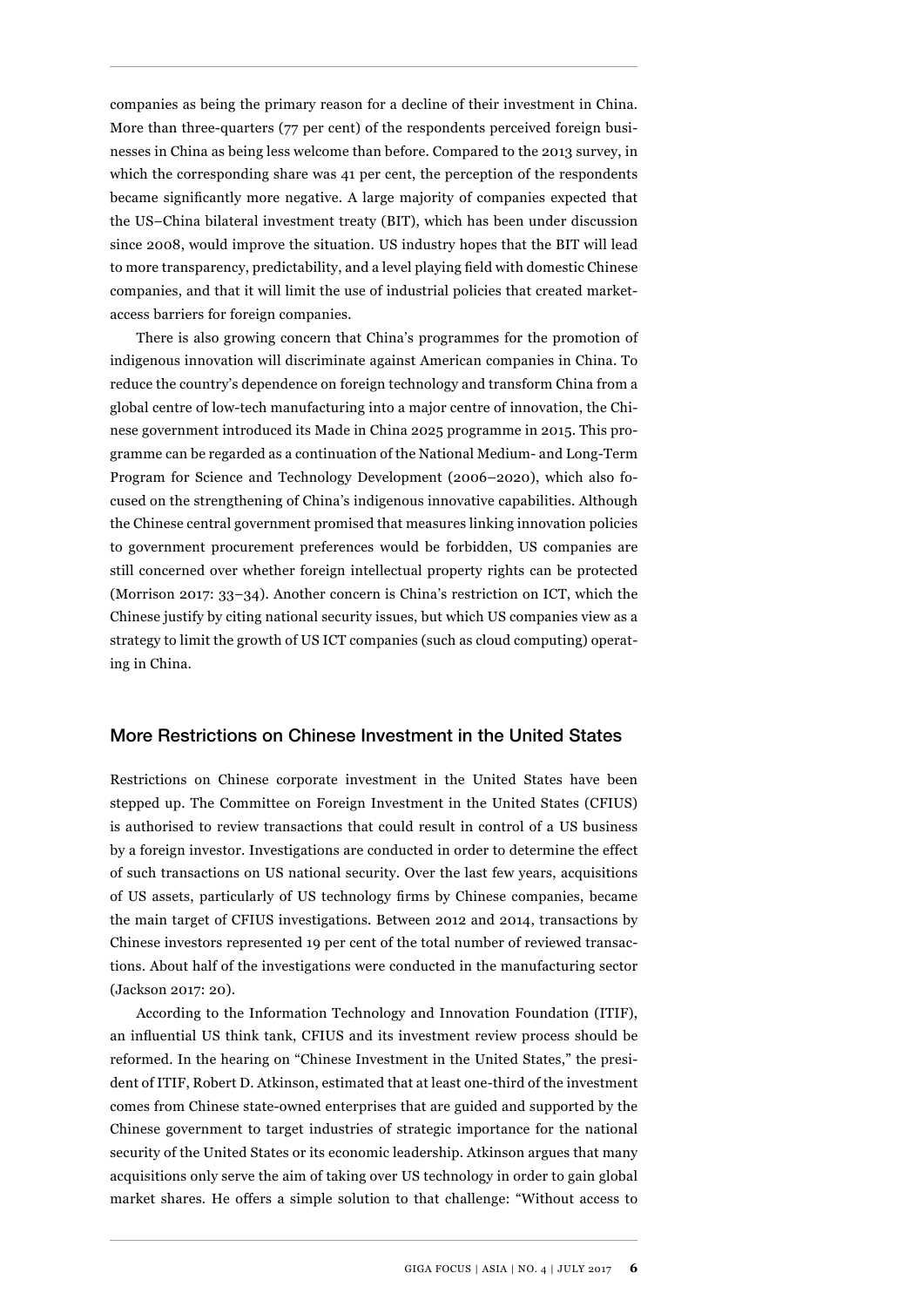US technology and know-how, the process by which China gains and ultimately surpasses the United States in technology capabilities will be delayed substantially" (ITIF 2017: 2). Along the same lines reads a Pentagon report commissioned by the former secretary of defence, which points out that Chinese companies invested approximately USD 30 billion into early-stage technology through more than 1,000 funding deals between 2010 and 2016. China became an important participant in total venture deals; its share rose to approximately 10 per cent. The investment focused on strategic technologies such as artificial intelligence and robotics and has potential military applications. In the battle for global leadership in science and technology it can be expected that the United States will continue to push for mutual access and equal treatment in investment relations with China, support analytical competence within the US administration, and cooperate with its allies in the design of policy measures that "constrain mercantilist-inspired Chinese FDI" (ITIF 2017: 3).

In sum, we expect that bilateral investment relations will undergo significant changes as well. On the one hand, the Trump administration will certainly increase the pressure on China in terms of allowing US investors access to the Chinese market, lifting barriers to entering still-protected industries, and solving conflicts over technology licensing between the United States and China (ITIF 2017: 7). On the other hand, CFIUS's investigations might be extended to include 1) the impact of acquisitions by Chinese investors on US economic and technology leadership in strategic industries and 2) investment activities of Chinese venture capital funds. US experts distinguish the new approach with China from approaches with other countries. China's corporate investment in high-tech industries follows the strategy of global knowledge acquisition. This works to the disadvantage of the United States: "When you compare it with Japan, the differences are obvious: China is a lot bigger economy, it's not an ally, and it's not a democracy. The plans coming out of the Chinese government and the statements coming out of the Chinese leadership have a clear mercantilist bent and connection to China's national-security strategy" (Kuo 2017).

#### A Growing Economic Role for China in the Asia-Pacific Region?

While increasing frictions are to be expected in the areas of US–China trade and investment relations, the US withdrawal from the Trans-Pacific Partnership (TPP), one of the first policy decisions undertaken by President Trump, could lead to a relaxation of existing tensions in the bilateral relationship. This decision was explained in "The President's 2017 Trade Policy Agenda" as a clear signal that "the United States would take a new approach to trade issues." The agenda announced that "bilateral talks with the remaining TPP countries" will be started to negotiate a new agreement (USTR 2017: 6). Most analysts agree that the withdrawal from TPP will reduce US influence in Asia and work in favour of China as the regional power.

As Asia has, economically speaking, long been the fastest-growing region in the world, the US administration under President Bush began talks in 2008 on a regional trade agreement between the United States and 11 countries in the Asia-Pacific region, which subsequently morphed into the TPP. Under the Obama administration, the TPP became part of the larger "Pivot to Asia" policy that aimed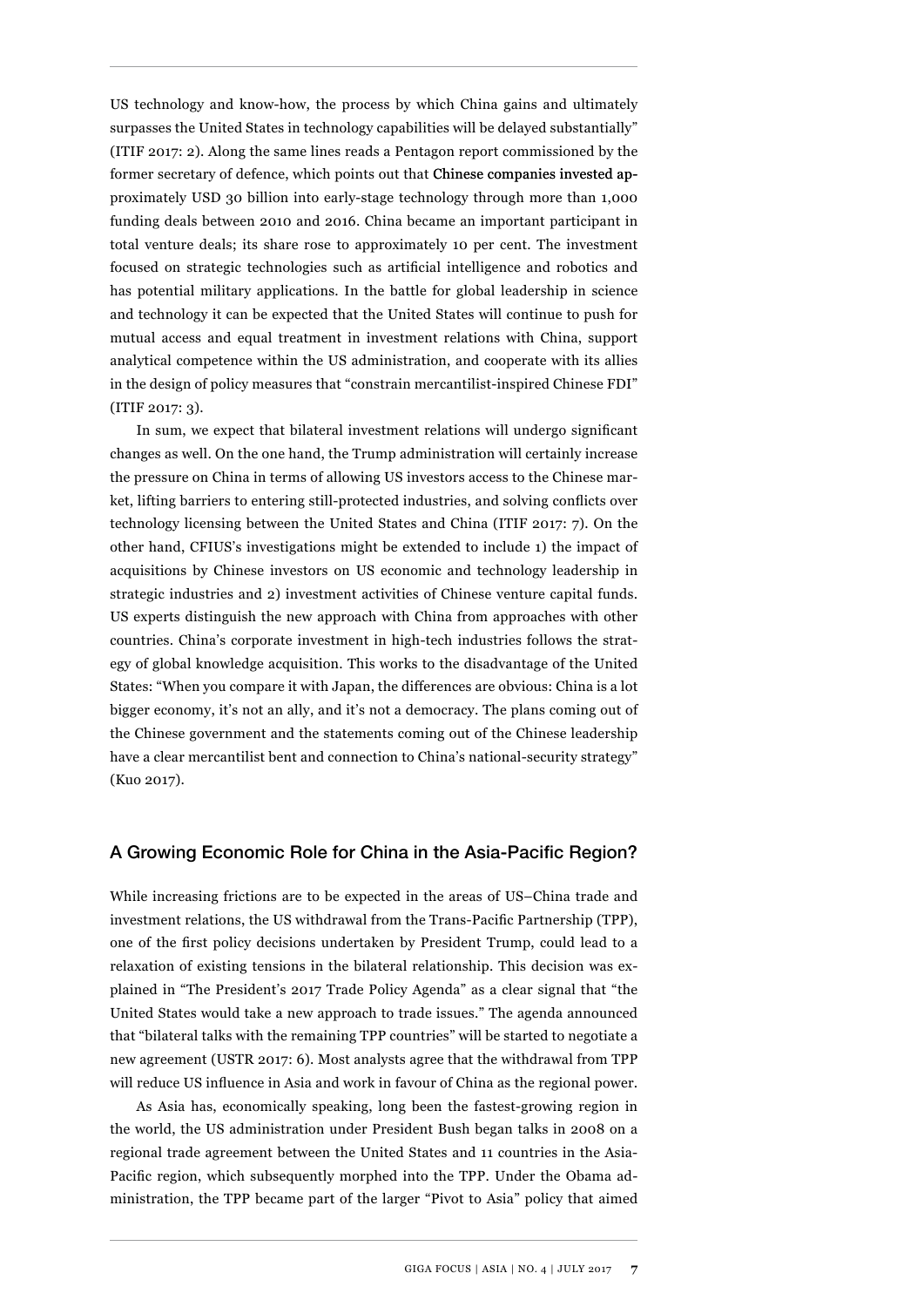to strengthen the position of the United States in the Asia-Pacific. The implication is beyond US economic interests in the region. That China was excluded from participation in the TPP was seen as a signal to China that the United States wanted to use trade agreements as a means to contain China. In line with this approach is the comment by former president Obama in 2015 that the "TPP allows America – and not countries like China – to write the rules of the road in the twenty-first century" (Ford 2017). One of the key objectives of the TPP was the creation of a "level playing field" for US companies in the Asia-Pacific region. The negotiation covered a wide range of topics, including certain restrictions on state-owned enterprises, the introduction of market rules, protection of foreign investors against unfair government procurement contracts and infringement on intellectual property rights, and the enhancement of social and labour protection standards. The exclusion of China from this agreement would have worked to China's disadvantage.

The economic benefits to the United States from the TPP would have been manifold. First, the total benefit from trade integration has been projected to grow from USD 5 billion in 2015 to USD 14 billion in 2025. With the TPP seen as a pathway to an Asia-Pacific free trade agreement and under the assumption that Canada, Japan, and Mexico would join as well, the size of the market and thus the economic benefit for the United States would have been even larger. In addition to benefits coming from regional trade integration, US services exports would have also been expected to strongly increase. A positive impact was also projected for the manufacturing sector and for small businesses. Most of all, the TPP would have strengthened US leadership in setting trade and investment rules in the region.

Given the huge strategic and economic benefits related to the TPP, why then was President Trump so eager to withdraw from the agreement? After all, the TPP was supported not only by many liberals – because labour rights and environmental protections were included in the agreement – but also by strong lobbying groups such as the US Chamber of Commerce and the National Association of Manufacturers. At a press conference, Trump gave an explanation that was in line with the new policy approach, arguing that existing trade agreements would not protect jobs in the United States: "We're going to stop the ridiculous trade deals that have taken everybody out of our country and taken companies out of our country, and it's going to be reversed." Trade agreements, he said, would only be made with individual allies in the future (Baker 2017). The withdrawal from the TPP has a number of implications for the United States. We believe not only that the 11 would-be partner countries from the Asia-Pacific are disappointed in the decision but also that this step will increase those countries' doubts about the role of US leadership in the region. The Trump administration's retreat could be the cause of more economic and political tension among the countries in Asia and work against the strategic US interests of shaping the region based on liberal values and open markets.

Critical comments on Trump's decision to withdraw from the TPP point to the negative impact on the US economic position in the Asia-Pacific region. Under the heading "The Death of TPP: The Best Thing that Ever Happened to China," Wayne and Magnusson (2017) pointed to the missed opportunity to reinvigorate US trade and economic influence in the Asia-Pacific region. Based on World Bank trade data for the region, they showed that at least 17 countries in the Asia-Pacific increased their imports from China, while decreasing their imports from the United States. Canada, Japan, and Mexico were among the countries whose trade balance shifted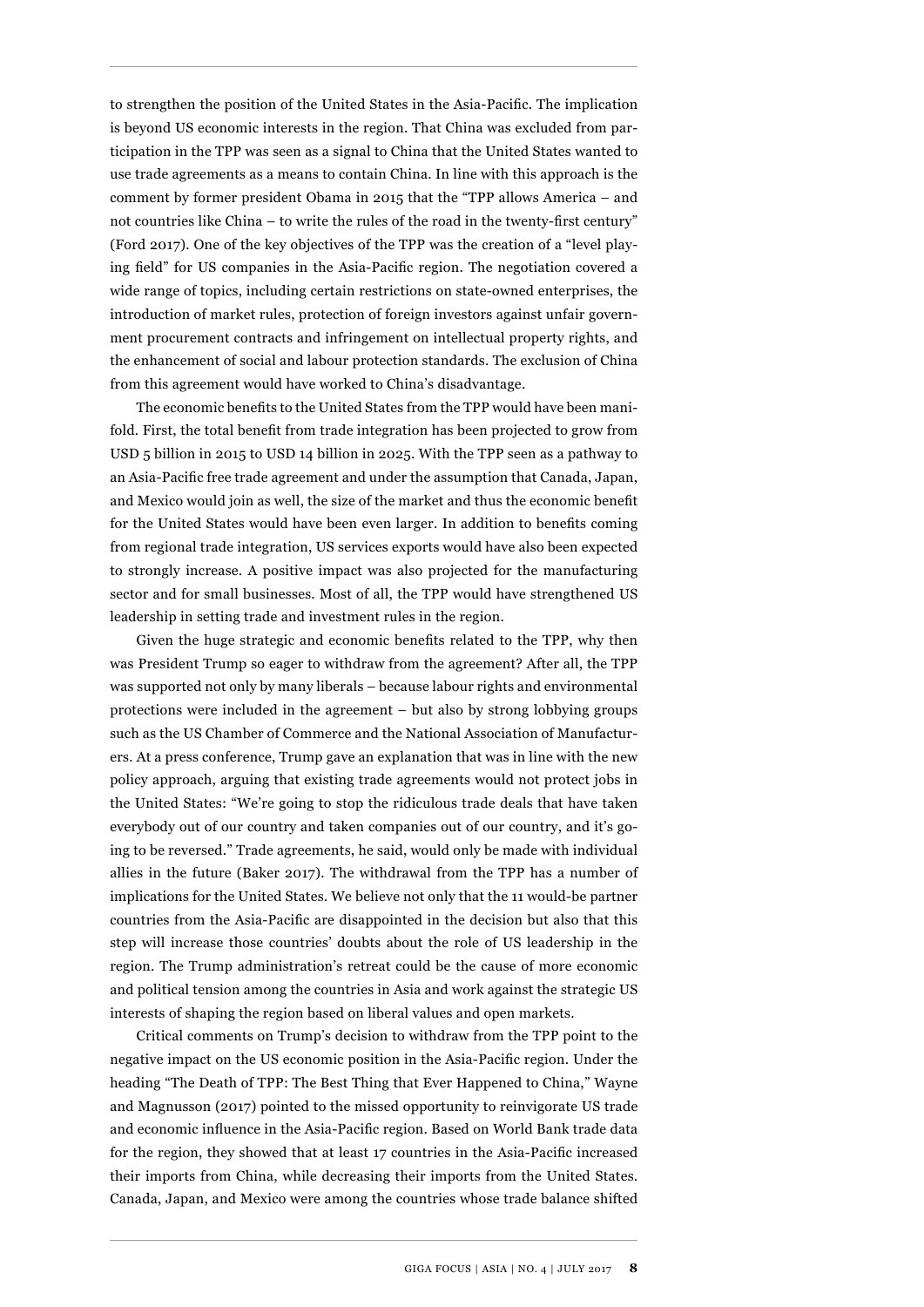in favour of China. The TPP could have supported the recovery of the US economic position vis-à-vis these countries.

In sum, the withdrawal from the TPP demonstrates that the Trump administration is not striving for a realpolitik approach, but wants most of all to execute its populist campaign pledges. Instead of expanding its long-term influence in the Asia-Pacific region, the Trump administration seems to prioritise the short-term satisfaction of its domestic clientele.

#### Policy Implications for the European Union

Trump's "America First" policy calls the existing structure of economic relations with China into question. With the United States and China being among the most important trading partners of the European Union, any US restrictions on trade with China will be felt in the European countries. China is strongly involved in the global value chain, and many European companies have production sites in China. Therefore, an increase of tariff and non-tariff barriers by the United States would represent a challenge for European outward-oriented economies, especially Germany. Based on estimates, approximately 80 per cent of global trade is supplychain trade, making the traditional calculation of national trade deficits obsolete.

Seen from the European perspective, trade competition from China is putting pressure on European companies, but the growing Chinese market also provides huge opportunities for European suppliers. Given the competitive pressure from China, national governments within the European Union should continue to support the industrial restructuring of those regions with outdated industries that are facing challenges posed by globalisation and by China. Most European countries have no reservations employing policies that would engender economic restructuring. By contrast, an active industrial policy is not very popular in the United States. Under the Trump administration, the United States will be further "protected" against foreign competition. Although a more protectionist policy is welcomed in those Midwestern and Southern states that elected Trump in 2016, this policy will not solve the structural problems and the decline of US competitiveness.

The European Union should strongly support the WTO's function as the most important global institutional structure that provides the means to deal with trade conflicts between the European Union and China. The investment relations with China can be improved by concluding the EU–China Investment Agreement, which has been under negotiation since 2013. This agreement will not only protect investments but also facilitate greater access to the Chinese market. In his speech at the Davos Forum, Xi Jinping already announced that some of the barriers for European countries to the Chinese market will be removed. Most experts expect that China will be more willing to compromise on some of the most controversial topics of the agreement. In contrast to the short-term gain approach that the Trump administration is pursuing in order to satisfy its populist clientele, the European Union should follow a long-term strategy in its relations with China. This would include not only a free trade agreement further down the line, but also closer cooperation in science and technology.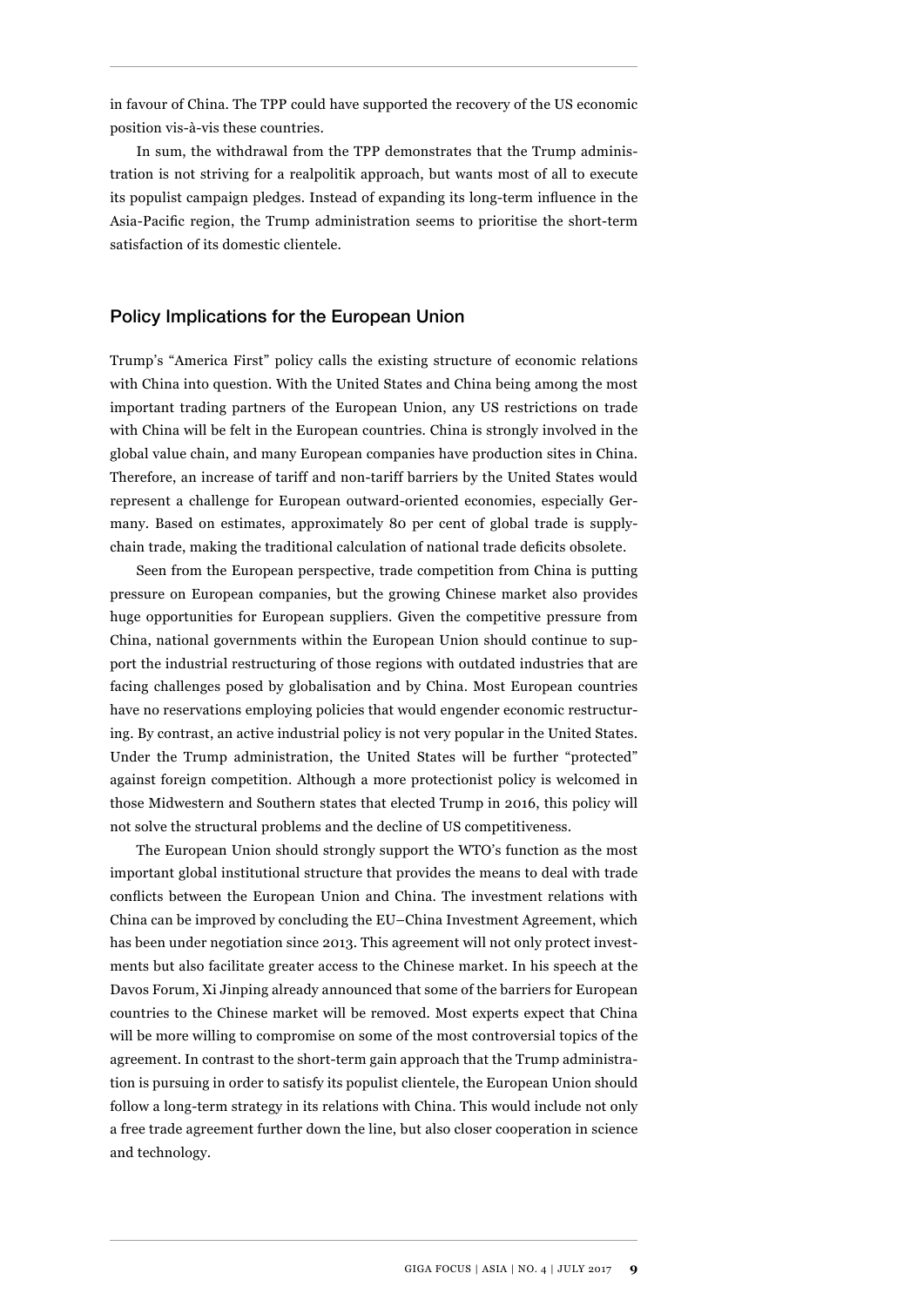#### References

- American Chamber of Commerce in China (2016), *2016 China Business Climate Survey Report*, [www.iberchina.org/files/2016/amchan\\_china\\_climate\\_2016.](http://www.iberchina.org/files/2016/amchan_china_climate_2016.pdf) [pdf](http://www.iberchina.org/files/2016/amchan_china_climate_2016.pdf) (1 June 2017).
- Autor, David H., David Dorny, and Gordon H. Hanson (2016), The China Shock: Learning from Labor-Market Adjustment to Large Changes in Trade, in: *Annual Review of Economics*, 8, 205–240, [www.ddorn.net/papers/Autor-Dorn-Hanson-](http://www.ddorn.net/papers/Autor-Dorn-Hanson-ChinaShock.pdf)[ChinaShock.pdf](http://www.ddorn.net/papers/Autor-Dorn-Hanson-ChinaShock.pdf) (20 May 2017).
- Autor, David H., David Dorny, Gordon H. Hanson, and Kaveh Majlesi (2016a), *Importing Political Polarization? The Electoral Consequences of Rising Trade Exposure*, [www.ddorn.net/papers/ADHM-PoliticalPolarization.pdf](http://www.ddorn.net/papers/ADHM-PoliticalPolarization.pdf) (1 June 2017).
- Autor, David H., David Dorny, Gordon H. Hanson, Gary Pisano, and Pian Shu (2016b), F*oreign Competition and Domestic Innovation: Evidence from U.S. Patents*, <https://economics.mit.edu/files/11708>(1 June 2017).
- Baker, Peter (2017), Trump Abandons Trans-Pacific Partnership, Obama's Signature Trade Deal, in: *New York Times*, 23 January, [www.nytimes.com/2017/01/23/us/](http://www.nytimes.com/2017/01/23/us/politics/tpp-trump-trade-nafta.html) [politics/tpp-trump-trade-nafta.html](http://www.nytimes.com/2017/01/23/us/politics/tpp-trump-trade-nafta.html) (1 June 2017).
- Ford, John (2017), The Pivot to Asia Was Obama's Biggest Mistake, in: *The Diplomat*, 21 January, [http://thediplomat.com/2017/01/the-pivot-to-asia-was](http://thediplomat.com/2017/01/the-pivot-to-asia-was-obamas-biggest-mistake/)[obamas-biggest-mistake/](http://thediplomat.com/2017/01/the-pivot-to-asia-was-obamas-biggest-mistake/) (9 June 2017).
- Hart, Melanie (2015), *Assessing American Foreign Policy Toward China*, Center for American Progress, 29 September, [www.americanprogress.org/issues/secur](http://www.americanprogress.org/issues/security/reports/2015/09/29/122283/assessing-american-foreign-policy-toward-china/) [ity/reports/2015/09/29/122283/assessing-american-foreign-policy-toward-chi](http://www.americanprogress.org/issues/security/reports/2015/09/29/122283/assessing-american-foreign-policy-toward-china/)  [na/](http://www.americanprogress.org/issues/security/reports/2015/09/29/122283/assessing-american-foreign-policy-toward-china/) (9 June 2017).
- Inglehart, Roland F., and Pippa Norris (2016), *Trump, Brexit, and the Rise of Populism. Economic Have-Nots and Cultural Backlash*, Harvard Kennedy School, Faculty Research working Paper Series, August, RWP 16-026.
- ITIF (Information Technology and Innovation Foundation) (2017), *Testimony of Robert D. Atkinson, President Information and Innovations Foundation before the U.S.-China Economic and Security Review Commission*, Hearing on Chinese Investment in the United States: Impacts and Issues for Policymakers, 26 January, Washington, DC.
- Jackson, James K. (2017), *The Committee on Foreign Investment in the United States (CFIUS)*, 6 April, <https://fas.org/sgp/crs/natsec/RL33388.pdf> (30 May 2017).
- Kuo, Mercy A. (2017), CFIUS in US-China Relations. Insights from Matthew P. Goodman, in: *The Diplomat*, 25 April, [http://thediplomat.com/2017/04/cfius](http://thediplomat.com/2017/04/cfius-in-us-china-relations/)[in-us-china-relations/](http://thediplomat.com/2017/04/cfius-in-us-china-relations/) (9 May 2017).
- Morrison, Wayne M. (2017), *China-U.S. Trade Issues*, CRS Report Prepared For Members and Committees of Congress, [https://digital.library.unt.edu/](https://digital.library.unt.edu/ark:/67531/metadc958710/m2/1/high_res_d/RL33536_2017Jan04.pdf) [ark:/67531/metadc958710/m2/1/high\\_res\\_d/RL33536\\_2017Jan04.pdf](https://digital.library.unt.edu/ark:/67531/metadc958710/m2/1/high_res_d/RL33536_2017Jan04.pdf) (30 May 2017).
- US Department of Commerce (2017), *Joint Release: Initial Results of the 100-Day Action Plan of the U.S.-China Comprehensive Economic Dialogue*, 11 May, [www.](http://www.commerce.gov/print/3122) [commerce.gov/print/3122](http://www.commerce.gov/print/3122) (9 June 2017).
- US Department of State (2017), *Remarks on China Summit*, 6 April, [www.state.](http://www.state.gov/secretary/remarks/2017/04/269540.htm) [gov/secretary/remarks/2017/04/269540.htm](http://www.state.gov/secretary/remarks/2017/04/269540.htm) (9 June 2017).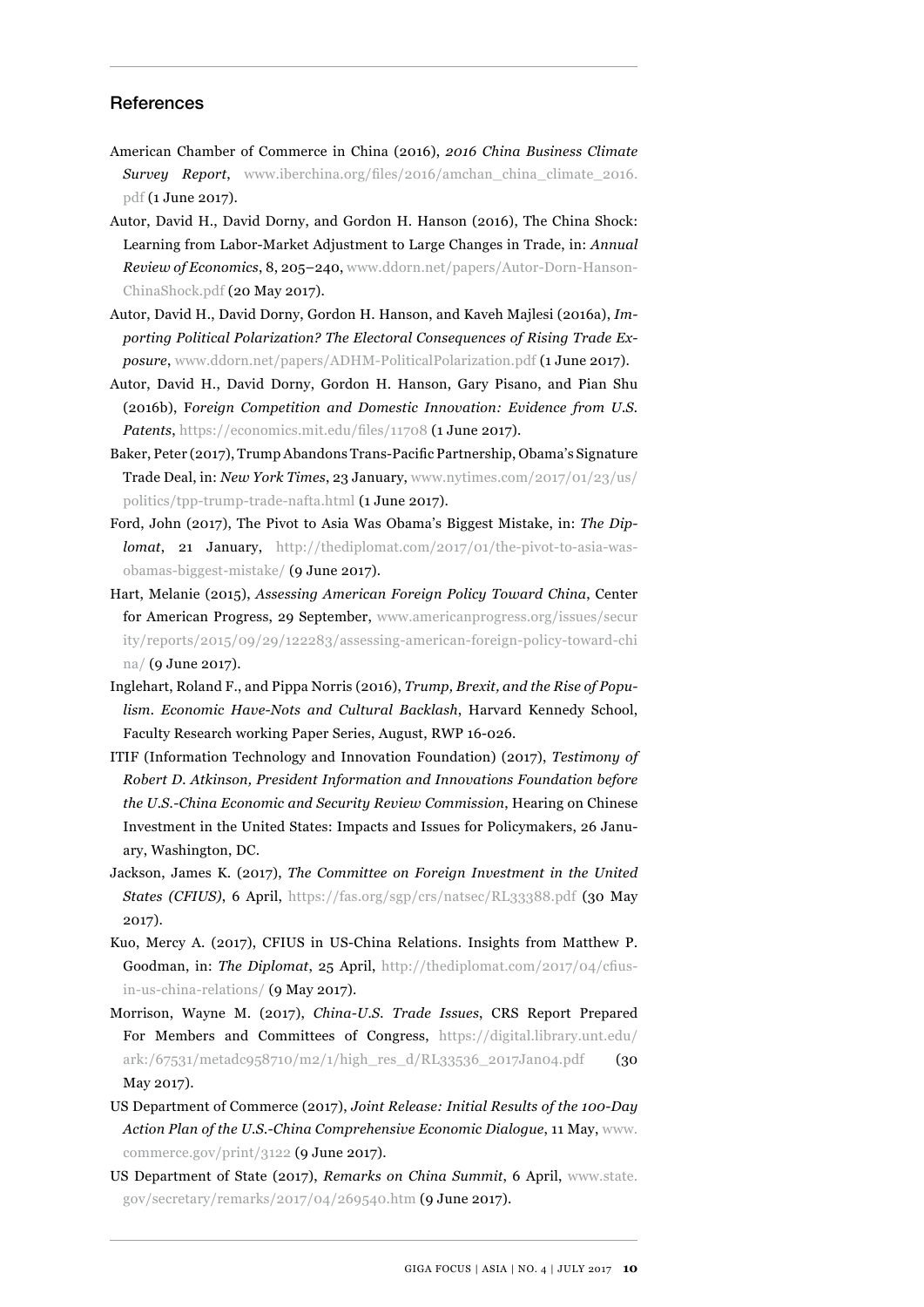- USTR (United States Trade Representative) (2017), *The President's 2017 Trade Policy Agenda*, March, [https://ustr.gov/sites/default/files/files/reports/2017/](https://ustr.gov/sites/default/files/files/reports/2017/AnnualReport/Chapter%20I%20-%20The%20President%27s%20Trade%20Policy%20Agenda.pdf) [AnnualReport/Chapter%20I%20-%20The%20President%27s%20Trade%20Pol](https://ustr.gov/sites/default/files/files/reports/2017/AnnualReport/Chapter%20I%20-%20The%20President%27s%20Trade%20Policy%20Agenda.pdf)  [icy%20Agenda.pdf](https://ustr.gov/sites/default/files/files/reports/2017/AnnualReport/Chapter%20I%20-%20The%20President%27s%20Trade%20Policy%20Agenda.pdf) (9 June 2017).
- Wayne, Earl Anthony, and Oliver Magnusson (2017), The Death of TPP: The Best Thing That Ever Happened to China, in: *The National Interest*, 29 January.

# The Authors

Dr. Yun Schüler-Zhou is a research fellow at the GIGA Institute of Asian Studies. Her work focuses on China's economic development, Chinese overseas foreign direct investment, Sino–German trade and investment relations, and China's science and technology policies, among other topics.

yun.zhou@giga-hamburg.de, www.giga-hamburg.de/en/team/schüler-zhou

Dr. Margot Schüller is a senior research fellow at the GIGA Institute of Asian Studies. Her research focuses on China's global economic integration, China's innovation system, and German–Chinese economic relations.

margot.schueller@giga-hamburg.de, www.giga-hamburg.de/en/team/schüller

# Related GIGA Research

Researchers within GIGA Research Programme 3 "Growth and Development" analyse socio-economic shifts on the macro level by way of, for example, country comparisons in which the interdependence between long-term economic growth and structural change plays a key role. In RP 3, research on China centres on analyses of economic transformation, advancements in innovation, and globalisation on the part of Chinese companies.

# Related GIGA Publications

- Biba, Sebastian, and Holbig, Heike (2017), *China in the G20: A Narrow Corridor for Sino–European Cooperation*, GIGA Focus Asia, 2, Hamburg: GIGA, [www.](http://www.giga-hamburg.de/en/publication/china-in-the-G20) [giga-hamburg.de/en/publication/china-in-the-G20](http://www.giga-hamburg.de/en/publication/china-in-the-G20).
- Dreger, Christian, Yun Schüler-Zhou, and Margot Schüller (2017), Determinants of Chinese Direct Investments in the European Union, in: *Journal of Applied Economics*, 49, 42, 4231–4240.
- Narlikar, Amrita (2017), *Can the G20 Save Globalisation?*, GIGA Focus Global, 1, Hamburg: GIGA, [www.giga-hamburg.de/en/publication/can-the-g20-save-glo](http://www.giga-hamburg.de/en/publication/can-the-g20-save-globalisation) [balisation](http://www.giga-hamburg.de/en/publication/can-the-g20-save-globalisation).
- Noesselt, Nele (2014), *Chinas neue EU-Strategie: Aufbau einer strategischen Achse der Weltpolitik?*, GIGA Focus Global, 4, Hamburg: GIGA, [www.giga-hamburg.](http://www.giga-hamburg.de/de/publication/chinas-neue-eu-strategie-aufbau-einer-strategischen-achse-der-weltpolitik) [de/de/publication/chinas-neue-eu-strategie-aufbau-einer-strategischen-achse](http://www.giga-hamburg.de/de/publication/chinas-neue-eu-strategie-aufbau-einer-strategischen-achse-der-weltpolitik)[der-weltpolitik.](http://www.giga-hamburg.de/de/publication/chinas-neue-eu-strategie-aufbau-einer-strategischen-achse-der-weltpolitik)